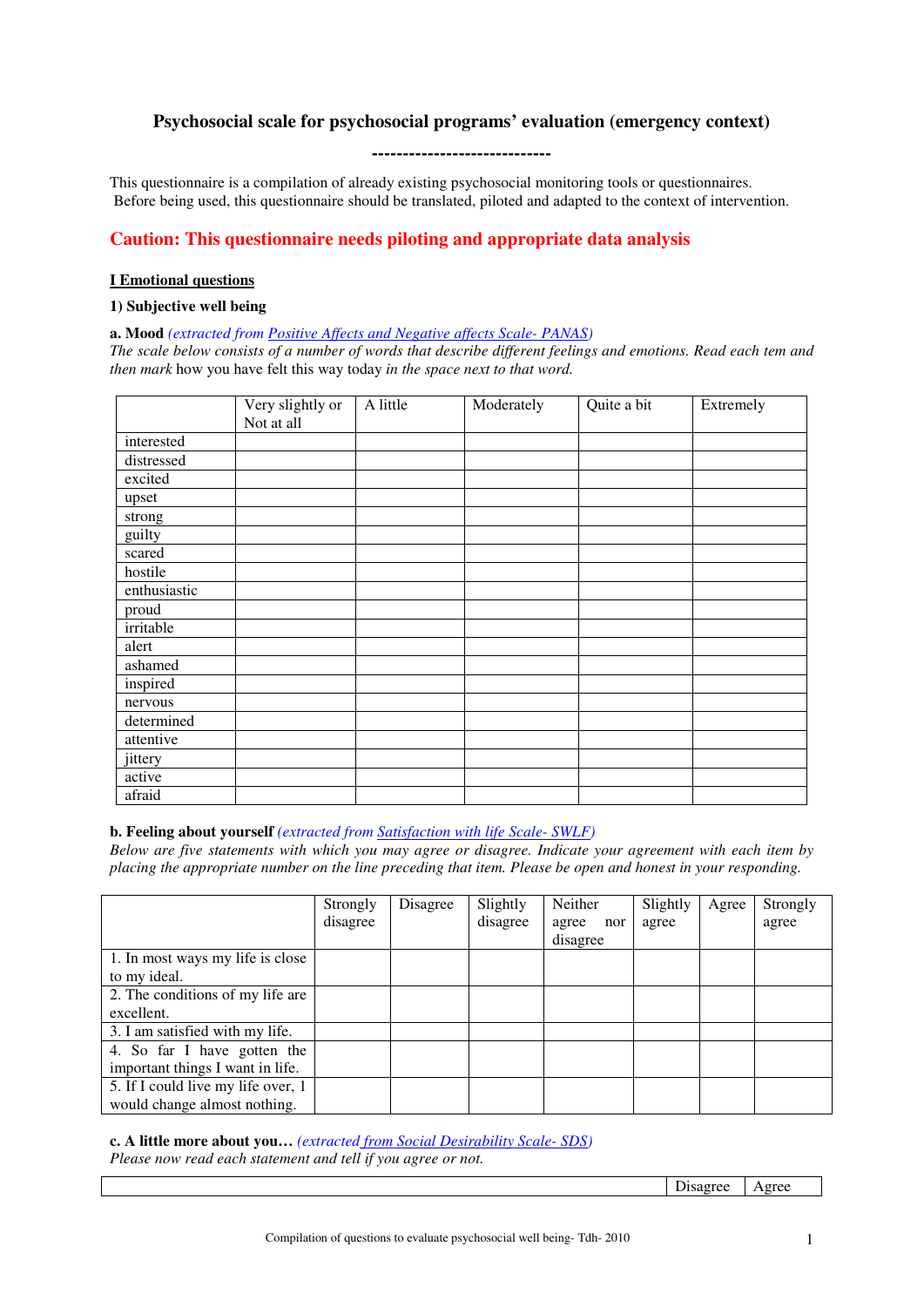| 1. It is sometimes hard for me to go on with my work if I am not encouraged.           |  |
|----------------------------------------------------------------------------------------|--|
| 2. I sometimes feel resentful when I don't get my way.                                 |  |
| 3. On a few occasions, I have given up doing something because I thought too little of |  |
| my ability.                                                                            |  |
| 4. There have been times when I felt like rebelling against people in authority even   |  |
| though I knew they were right.                                                         |  |
| 5. No matter who I'm talking to, I'm always a good listener.                           |  |
| 6. There have been occasions when I took advantage of someone.                         |  |
| 7. I'm always willing to admit it when I make a mistake.                               |  |
| 8. I sometimes try to get even rather than forgive and forget.                         |  |
| 9. I am always courteous, even to people who are disagreeable.                         |  |
| 10. I have never been irked when people expressed ideas very different from my own.    |  |
| 11. There have times when I was quite jealous of the good fortune of others.           |  |
| 12. I am sometimes irritated by people who ask favors of me.                           |  |
| 13. I have never deliberately said something that hurt someone's feelings.             |  |

#### **2) Self-esteem** *(extracted from Self esteem Scale)*

*Below are ten statements with which you may agree or disagree. Indicate your agreement with each item. Please be open and honest in your responding.* 

|                                                       | Strongly disagree | Disagree | Agree | Strongly agree |
|-------------------------------------------------------|-------------------|----------|-------|----------------|
| 1. I feel that I am a person of worth, at least on an |                   |          |       |                |
| equal basis with others.                              |                   |          |       |                |
| 2. I feel that I have a number of good qualities.     |                   |          |       |                |
| 3. All in all, I am inclined to feel that I am a      |                   |          |       |                |
| failure.                                              |                   |          |       |                |
| 4. I am able to do things as well as most other       |                   |          |       |                |
| people.                                               |                   |          |       |                |
| 5. I feel I do not have much to be proud of.          |                   |          |       |                |
| 6. I take a positive attitude toward myself.          |                   |          |       |                |
| 7. On the whole, I am satisfied with myself.          |                   |          |       |                |
| 8. I wish I could have more respect for myself.       |                   |          |       |                |
| 9. I certainly feel useless at times.                 |                   |          |       |                |
| 10. At times, I am no good at all.                    |                   |          |       |                |

### **3) Hope and optimism** *(extracted from Value in Action Scale- VIA)*

*Below are nine statements with which you may agree or disagree. Indicate your agreement with each item.* 

|                                             | Very        | A little | Moderately | Quite<br>a | Extremely |
|---------------------------------------------|-------------|----------|------------|------------|-----------|
|                                             | slightly or |          |            | bit        |           |
|                                             | Not at all  |          |            |            |           |
| 1. Look on the bright side.                 |             |          |            |            |           |
| 2. Can find the positive in what seems      |             |          |            |            |           |
| negative to others.                         |             |          |            |            |           |
| 3. Remain hopeful despite challenges.       |             |          |            |            |           |
| 4. Will succeed with the goals I set for    |             |          |            |            |           |
| myself.                                     |             |          |            |            |           |
| 5. Think about what is good in my life when |             |          |            |            |           |
| I feel down.                                |             |          |            |            |           |
| 6. Expect the worst.                        |             |          |            |            |           |
| 7. Have no plan for my life five years from |             |          |            |            |           |
| now.                                        |             |          |            |            |           |
| 8. Am not confident that my way of doing    |             |          |            |            |           |
| things will work out for the best.          |             |          |            |            |           |
| 9. Can clearly picture in my mind what I    |             |          |            |            |           |
| want to happen in my future.                |             |          |            |            |           |

## **II Social questions**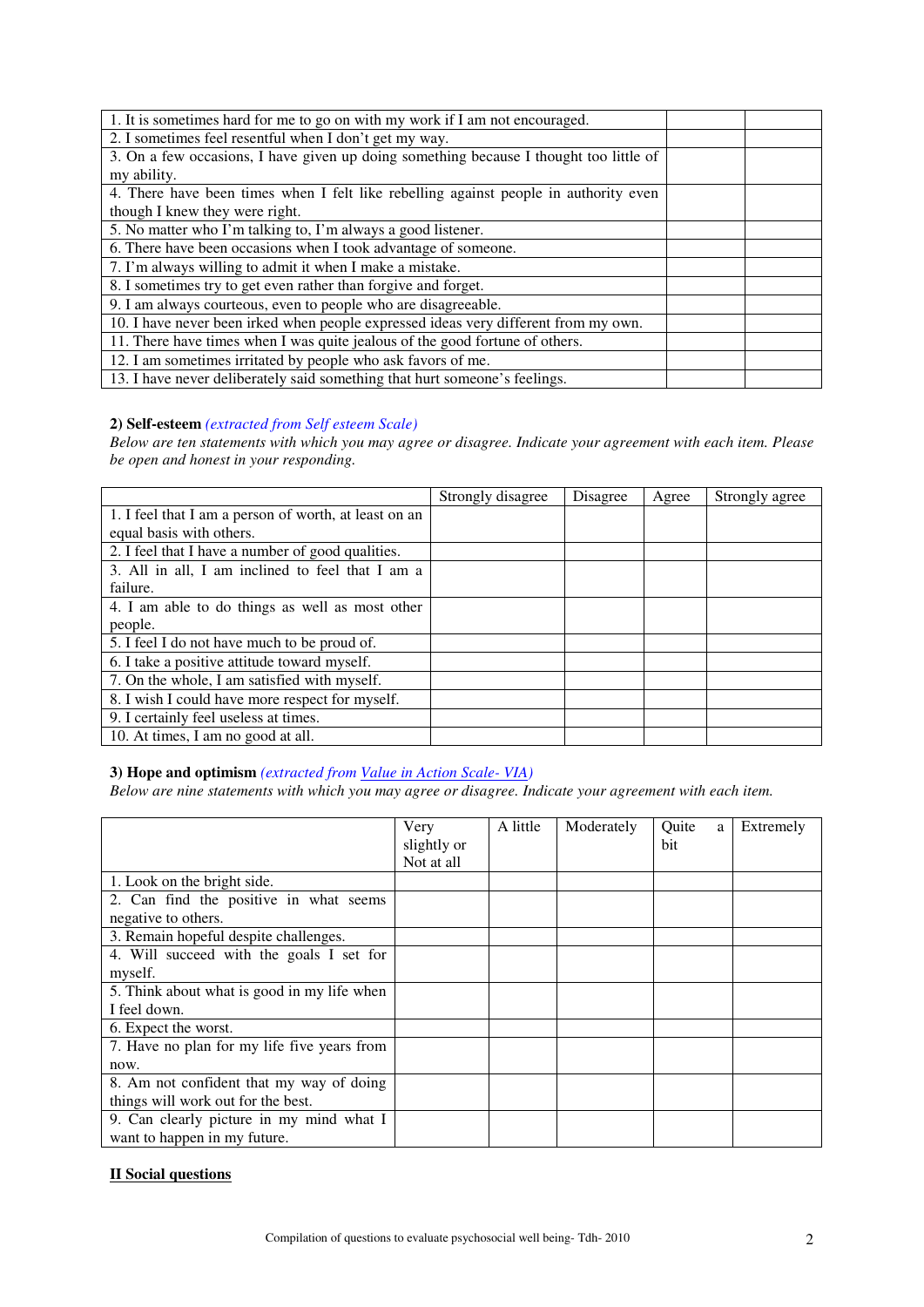#### **4) Social network a. Social network exercise**

*Ask the child to draw him/herself in the centre with a little log or symbol (1, such as a flower or a stone or an animal). Or the child can write his/her name. Then ask him/her to draw in the circle (2) the persons which he/she feels the most important in his/her life right now and ask the child to draw them, also with a logo; and then to draw the other less important persons in circle (3) and (4).*



| <b>Circles</b> | People cited |
|----------------|--------------|
|                |              |
|                |              |
|                |              |
|                |              |

### **5) Friendliness** *(extracted from NEO Personality Inventory-Revised)*

*Below are 10 statements about friendliness. Please indicate if you agree or not which each of them.* 

|                                            | Very slightly<br><sub>or</sub><br>Not at all | A little | Moderately | Ouite<br>a bit | Extremely |
|--------------------------------------------|----------------------------------------------|----------|------------|----------------|-----------|
| 1. Make friends easily.                    |                                              |          |            |                |           |
| 2. Warm up quickly to others.              |                                              |          |            |                |           |
| 3. Feel comfortable around people.         |                                              |          |            |                |           |
| 4. Act comfortably with others.            |                                              |          |            |                |           |
| 5. Cheer people up.                        |                                              |          |            |                |           |
| 6. Am hard to get to know.                 |                                              |          |            |                |           |
| 7. Often feel uncomfortable around others. |                                              |          |            |                |           |
| 8. Avoid contacts with others.             |                                              |          |            |                |           |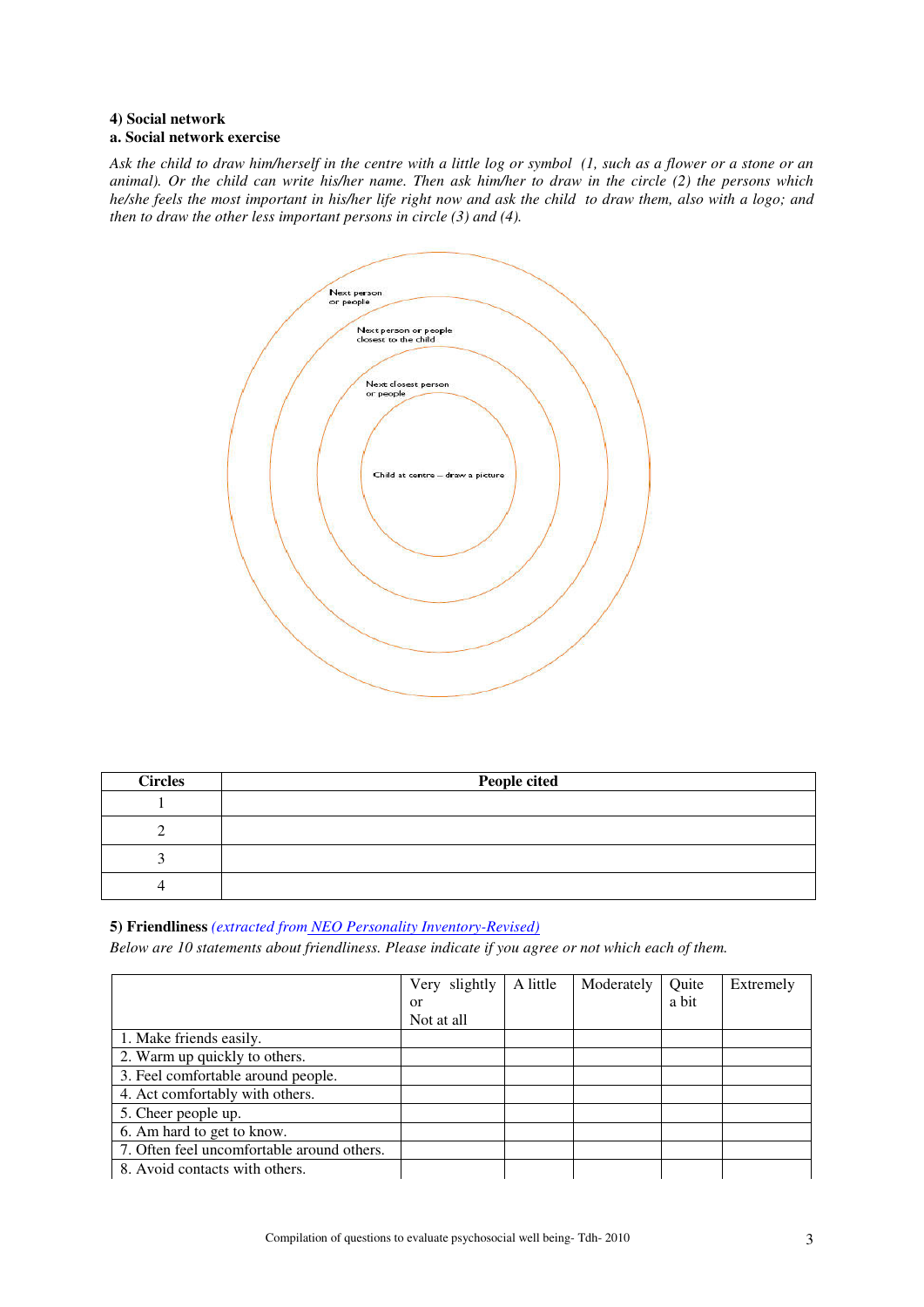| $\mathbf Q$<br>Am not really interested in others. |  |  |  |
|----------------------------------------------------|--|--|--|
| 10. Keep others at a distance.                     |  |  |  |

#### **6) Secure and attachment** *(extracted from The Goal and Mode Values Inventories- GMVI, part2)*

*Below are listed different goals that various people have used as guiding principles in their lives. By goals we mean any state of affairs that a person might strive for as well as any state of affairs that a person may wish to preserve or keep as it. Please indicate the extent to which you accept or reject each of these goals* as a principle for you to live by*.* 

|                                  | Strongly | Disagree | Slightly | Neither   | Slightly | Agree | Strongly |
|----------------------------------|----------|----------|----------|-----------|----------|-------|----------|
|                                  | disagree |          | disagree | agree nor | agree    |       | agree    |
|                                  |          |          |          | disagree  |          |       |          |
| 1. Mature love (having a         |          |          |          |           |          |       |          |
| relationship of deep and lasting |          |          |          |           |          |       |          |
| affection)                       |          |          |          |           |          |       |          |
| 2. True friendship (having       |          |          |          |           |          |       |          |
| genuine and close friends)       |          |          |          |           |          |       |          |
| 3. Personal support (knowing)    |          |          |          |           |          |       |          |
| that there is someone to take    |          |          |          |           |          |       |          |
| care of you)                     |          |          |          |           |          |       |          |
| 4. Security for loved ones       |          |          |          |           |          |       |          |
| (taking care of loved ones)      |          |          |          |           |          |       |          |
| 5. Acceptance by others          |          |          |          |           |          |       |          |
| (feeling that you belong)        |          |          |          |           |          |       |          |

#### **7) About your behavior** *(extracted from Strength and Difficulty Questionnaire- SDQ)*

*For each item, please mark the box for Not True, Somewhat True and Certainly True. It would help us if you answered all the items as best as you can even if you are not absolutely certain or the item seems daft! Please give your answers on the basis of how things have been for you over the last six months.*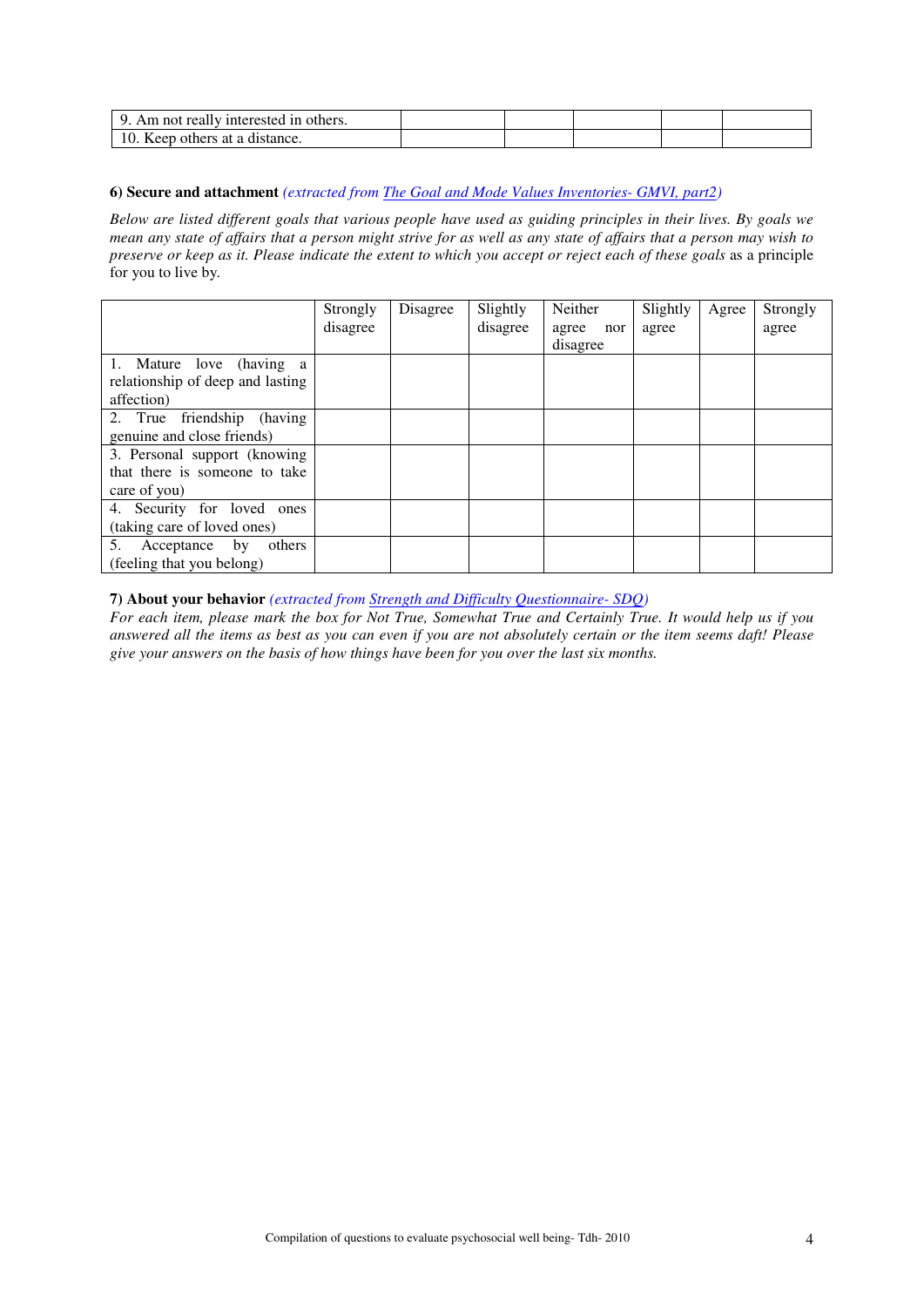|                                                                  | Not<br>True | Somewhat Certainly<br>True | True |
|------------------------------------------------------------------|-------------|----------------------------|------|
| I try to be nice to other people. I care about their feelings    |             |                            |      |
| I am restless, I cannot stay still for long                      |             |                            |      |
| I get a lot of headaches, stomach-aches or sickness<br>ド         |             |                            |      |
| I usually share with others (food, games, pens etc.)             |             |                            |      |
| I get very angry and often lose my temper                        |             |                            |      |
| I am usually on my own. I generally play alone or keep to myself |             |                            |      |
| I usually do as I am told                                        |             |                            |      |
| I wony a lot                                                     |             |                            |      |
| I am helpful if someone is hurt, upset or feeling ill            |             |                            |      |
| I am constantly fidgeting or squirming                           |             |                            |      |
| I have one good friend or more                                   |             |                            |      |
| I fight a lot. I can make other people do what I want            |             |                            |      |
| I am often unhappy, down-hearted or tearful                      |             |                            |      |
| Other people my age generally like me                            |             |                            |      |
| I am easily distracted, I find it difficult to concentrate       |             |                            |      |
| I am nervous in new situations. I easily lose confidence         |             |                            |      |
| I am kind to younger children                                    |             |                            |      |
| I am often accused of lying or cheating                          |             |                            |      |
| Other children or young people pick on me or bully me            |             |                            |      |
| I often volunteer to help others (parents, teachers, children)   |             |                            |      |
| I think before I do things                                       |             |                            |      |
| I take things that are not mine from home, school or elsewhere   |             |                            |      |
| I get on better with adults than with people my own age          |             |                            |      |
| I have many fears, I am easily scared                            |             |                            |      |
| I finish the work I'm doing. My attention is good                |             |                            |      |

#### **III Skills and abilities questions 8) School**

For teacher: are the children good at school? Do they misbehave? School competencies: results

### **9) Coping and empowerment** *(extracted from The Arc Self-Determination Scale (ARC-SDS), part 3, scale psychological Empowerment)*

*Below are 16 questions. Please read each statement, and tick one of the two boxes of each question: the one which correspond the better to you.* 

1.

 $\Box$  I usually do what my friends want.

□ I tell my friends if they are doing something I don't want to do.

2.

□ I tell others when I have new or different ideas or opinions.

 $\Box$  I usually agree with other peoples' opinions or ideas.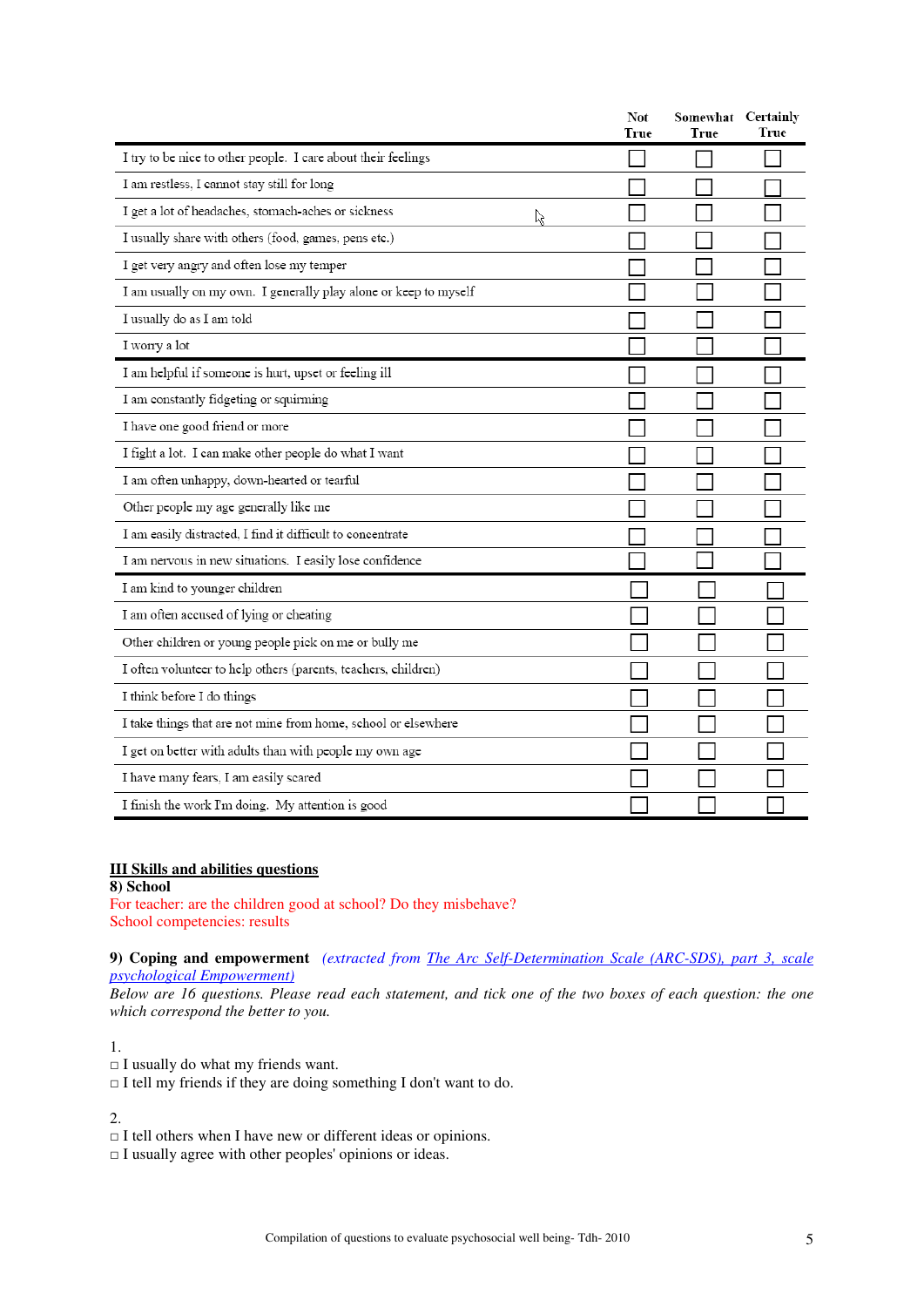3.

 $\Box$  I usually agree with people when they tell me I can't do something.

 $\Box$  I tell people when I think I can do something that they tell me I can't.

#### 4.

 $\Box$  I tell people when they have hurt my feelings.

 $\Box$  I am afraid to tell people when they have hurt my feelings.

### 5.

□ I can make my own decisions.

□ Other people make decisions for me.

### 6.

□ Trying hard at school doesn't do me much good.

 $\Box$  Trying hard at school will help me get a good job.

7.

 $\Box$  I can get what I want by working hard.

 $\Box$  I need good luck to get what I want.

8.

 $\Box$  It is no use to keep trying because that won't change things.

 $\Box$  I keep trying even after I get something wrong.

9.

 $\Box$  I have the ability to do the job I want.

 $\Box$  I cannot do what it takes to do the job I want.

10.

 $\Box$  I don't know how to make friends.

 $\Box$  I know how to make friends.

11.

 $\Box$  I am able to work with others.

 $\Box$  I cannot work well with others.

12.

 $\Box$  I do not make good choices.

 $\Box$  I can make good choices.

13.

 $\Box$  If I have the ability, I will be able to get the job I want.

 $\Box$  I probably will not get the job I want even if I have the ability.

14.

 $\Box$  I will have a hard time making new friends.

 $\Box$  I will be able to make friends in new situations.

15.

 $\Box$  I will be able to work with others if I need to.

□ I will not be able to work with others If I need to.

16.

 $\Box$  My choices will not be honored.

 $\Box$  I will be able to make choices that are important to me.

### **10) Vulnerability** (extracted from *NEO Personality Inventory-Revised)*

*Below are 9 statements dealing with your vulnerability and stress. Please indicate if you agree or not which each of them.*